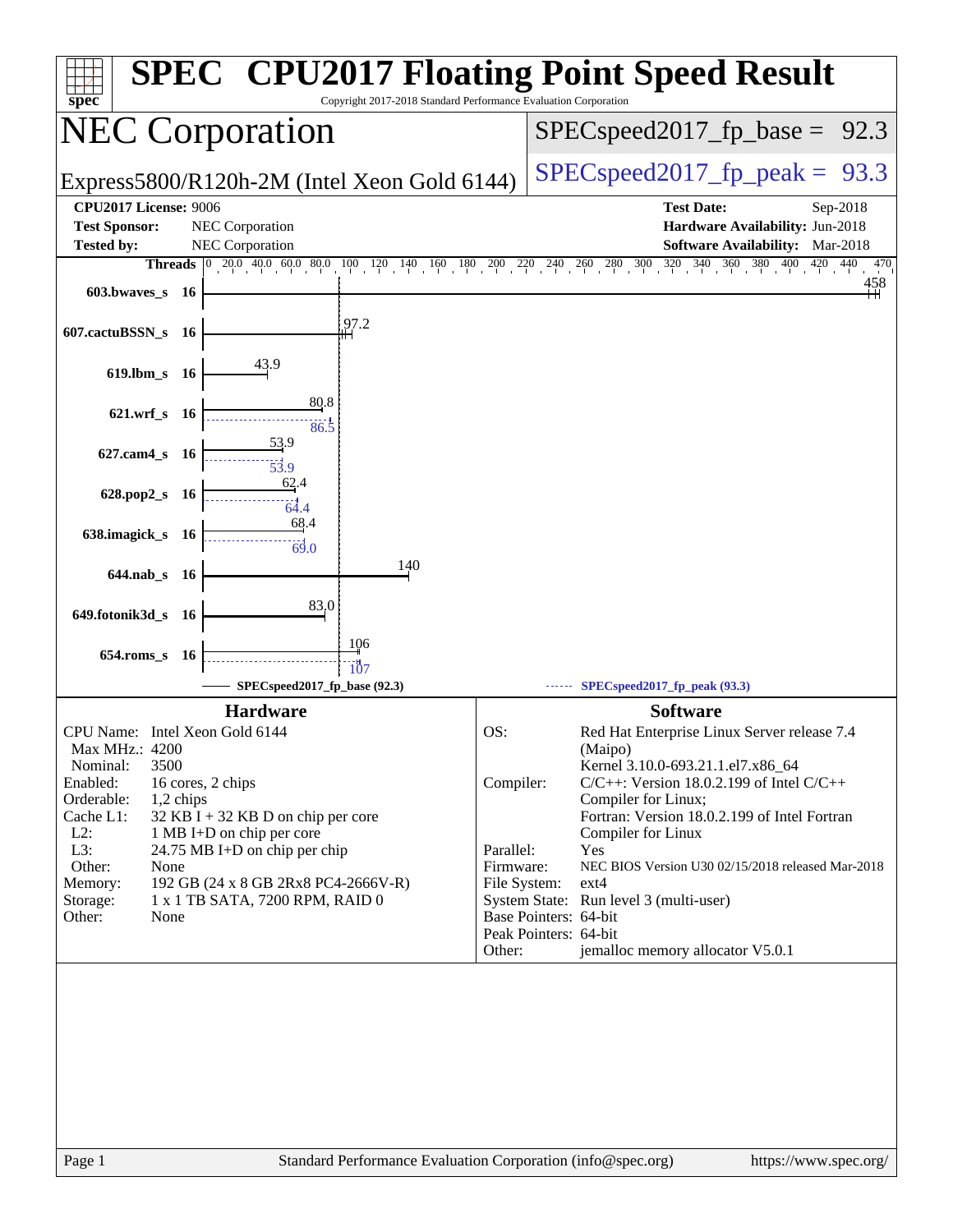

**[SPECspeed2017\\_fp\\_peak =](http://www.spec.org/auto/cpu2017/Docs/result-fields.html#SPECspeed2017fppeak) 93.3**

Results appear in the [order in which they were run.](http://www.spec.org/auto/cpu2017/Docs/result-fields.html#RunOrder) Bold underlined text [indicates a median measurement](http://www.spec.org/auto/cpu2017/Docs/result-fields.html#Median).

### **[Operating System Notes](http://www.spec.org/auto/cpu2017/Docs/result-fields.html#OperatingSystemNotes)**

Stack size set to unlimited using "ulimit -s unlimited"

### **[General Notes](http://www.spec.org/auto/cpu2017/Docs/result-fields.html#GeneralNotes)**

Environment variables set by runcpu before the start of the run: KMP\_AFFINITY = "granularity=fine,compact" LD\_LIBRARY\_PATH = "/home/cpu2017/lib/ia32:/home/cpu2017/lib/intel64:/home/cpu2017/je5.0.1-32:/home/cpu2017/je5.0.1-64" OMP\_STACKSIZE = "192M"

 Binaries compiled on a system with 1x Intel Core i7-6700K CPU + 32GB RAM memory using Redhat Enterprise Linux 7.5 Transparent Huge Pages enabled by default Prior to runcpu invocation Filesystem page cache synced and cleared with: sync; echo 3 > /proc/sys/vm/drop\_caches

 Yes: The test sponsor attests, as of date of publication, that CVE-2017-5754 (Meltdown) is mitigated in the system as tested and documented. Yes: The test sponsor attests, as of date of publication, that CVE-2017-5753 (Spectre variant 1) is mitigated in the system as tested and documented. Yes: The test sponsor attests, as of date of publication, that CVE-2017-5715 (Spectre variant 2) is mitigated in the system as tested and documented.

 jemalloc, a general purpose malloc implementation built with the RedHat Enterprise 7.5, and the system compiler gcc 4.8.5 sources available from jemalloc.net or <https://github.com/jemalloc/jemalloc/releases>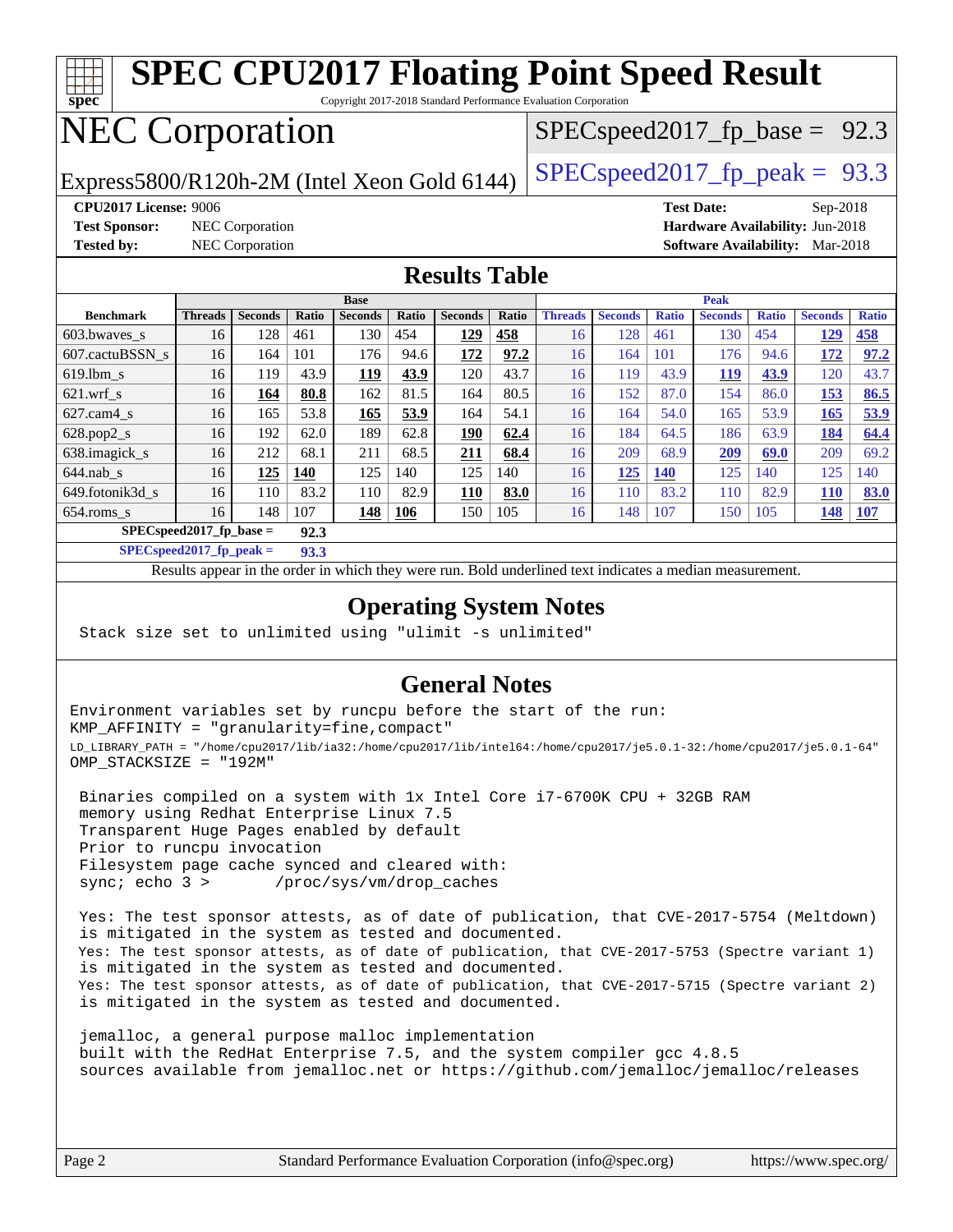| $spec*$                                                                                                                                                                                                                                                                                                                                                                                                                                                                                                                                                                                                                                                                                                                                                                                                                                                                                                                                                                                                                       | Copyright 2017-2018 Standard Performance Evaluation Corporation                                                                                           | <b>SPEC CPU2017 Floating Point Speed Result</b>                                                                                                             |  |  |  |
|-------------------------------------------------------------------------------------------------------------------------------------------------------------------------------------------------------------------------------------------------------------------------------------------------------------------------------------------------------------------------------------------------------------------------------------------------------------------------------------------------------------------------------------------------------------------------------------------------------------------------------------------------------------------------------------------------------------------------------------------------------------------------------------------------------------------------------------------------------------------------------------------------------------------------------------------------------------------------------------------------------------------------------|-----------------------------------------------------------------------------------------------------------------------------------------------------------|-------------------------------------------------------------------------------------------------------------------------------------------------------------|--|--|--|
| <b>NEC Corporation</b>                                                                                                                                                                                                                                                                                                                                                                                                                                                                                                                                                                                                                                                                                                                                                                                                                                                                                                                                                                                                        |                                                                                                                                                           | $SPEC speed2017_f p\_base = 92.3$                                                                                                                           |  |  |  |
| Express5800/R120h-2M (Intel Xeon Gold 6144)                                                                                                                                                                                                                                                                                                                                                                                                                                                                                                                                                                                                                                                                                                                                                                                                                                                                                                                                                                                   |                                                                                                                                                           | $SPEC speed2017fp peak = 93.3$                                                                                                                              |  |  |  |
| <b>CPU2017 License: 9006</b><br><b>Test Sponsor:</b><br>NEC Corporation<br><b>Tested by:</b><br><b>NEC Corporation</b>                                                                                                                                                                                                                                                                                                                                                                                                                                                                                                                                                                                                                                                                                                                                                                                                                                                                                                        |                                                                                                                                                           | <b>Test Date:</b><br>$Sep-2018$<br>Hardware Availability: Jun-2018<br><b>Software Availability:</b> Mar-2018                                                |  |  |  |
| <b>Platform Notes</b>                                                                                                                                                                                                                                                                                                                                                                                                                                                                                                                                                                                                                                                                                                                                                                                                                                                                                                                                                                                                         |                                                                                                                                                           |                                                                                                                                                             |  |  |  |
| BIOS Settings:<br>Thermal Configuration: Maximum Cooling<br>Workload Profile: General Peak Frequency Compute<br>Intel Hyper-Threading: Disabled<br>Memory Patrol Scrubbing: Disabled<br>Energy/Performance Bias: Maximum Performance<br>LLC Dead Line Allocation: Disabled<br>Workload Profile: Custom<br>NUMA Group Size Optimization: Flat<br>Adjacent Sector Prefetch: Disabled<br>DCU Stream Prefetcher: Disabled<br>Sysinfo program /home/cpu2017/bin/sysinfo<br>Rev: r5974 of 2018-05-19 9bcde8f2999c33d61f64985e45859ea9<br>running on r120h2m Thu Sep 13 02:56:45 2018<br>SUT (System Under Test) info as seen by some common utilities.<br>For more information on this section, see<br>https://www.spec.org/cpu2017/Docs/config.html#sysinfo<br>From /proc/cpuinfo<br>model name : Intel(R) Xeon(R) Gold 6144 CPU @ 3.50GHz<br>"physical id"s (chips)<br>2<br>16 "processors"<br>$cpu$ cores : $8$<br>siblings : 8<br>physical 0: cores 0 2 3 9 16 19 26 27<br>physical 1: cores 0 4 5 6 16 19 20 22<br>From 1scpu: |                                                                                                                                                           | cores, siblings (Caution: counting these is hw and system dependent. The following<br>excerpts from /proc/cpuinfo might not be reliable. Use with caution.) |  |  |  |
| Architecture:<br>$CPU$ op-mode( $s$ ):<br>Byte Order:<br>CPU(s):<br>On-line $CPU(s)$ list:<br>Thread(s) per core:<br>Core(s) per socket:<br>Socket(s):<br>NUMA $node(s)$ :<br>Vendor ID:<br>CPU family:<br>Model:<br>Model name:<br>Stepping:<br>CPU MHz:<br>BogoMIPS:                                                                                                                                                                                                                                                                                                                                                                                                                                                                                                                                                                                                                                                                                                                                                        | x86 64<br>$32$ -bit, $64$ -bit<br>Little Endian<br>16<br>$0 - 15$<br>1<br>8<br>2<br>$\overline{2}$<br>GenuineIntel<br>6<br>85<br>4<br>3500.000<br>7000.00 | $Intel(R)$ Xeon $(R)$ Gold 6144 CPU @ 3.50GHz                                                                                                               |  |  |  |
| Page 3                                                                                                                                                                                                                                                                                                                                                                                                                                                                                                                                                                                                                                                                                                                                                                                                                                                                                                                                                                                                                        | (Continued on next page)<br>Standard Performance Evaluation Corporation (info@spec.org)                                                                   | https://www.spec.org/                                                                                                                                       |  |  |  |
|                                                                                                                                                                                                                                                                                                                                                                                                                                                                                                                                                                                                                                                                                                                                                                                                                                                                                                                                                                                                                               |                                                                                                                                                           |                                                                                                                                                             |  |  |  |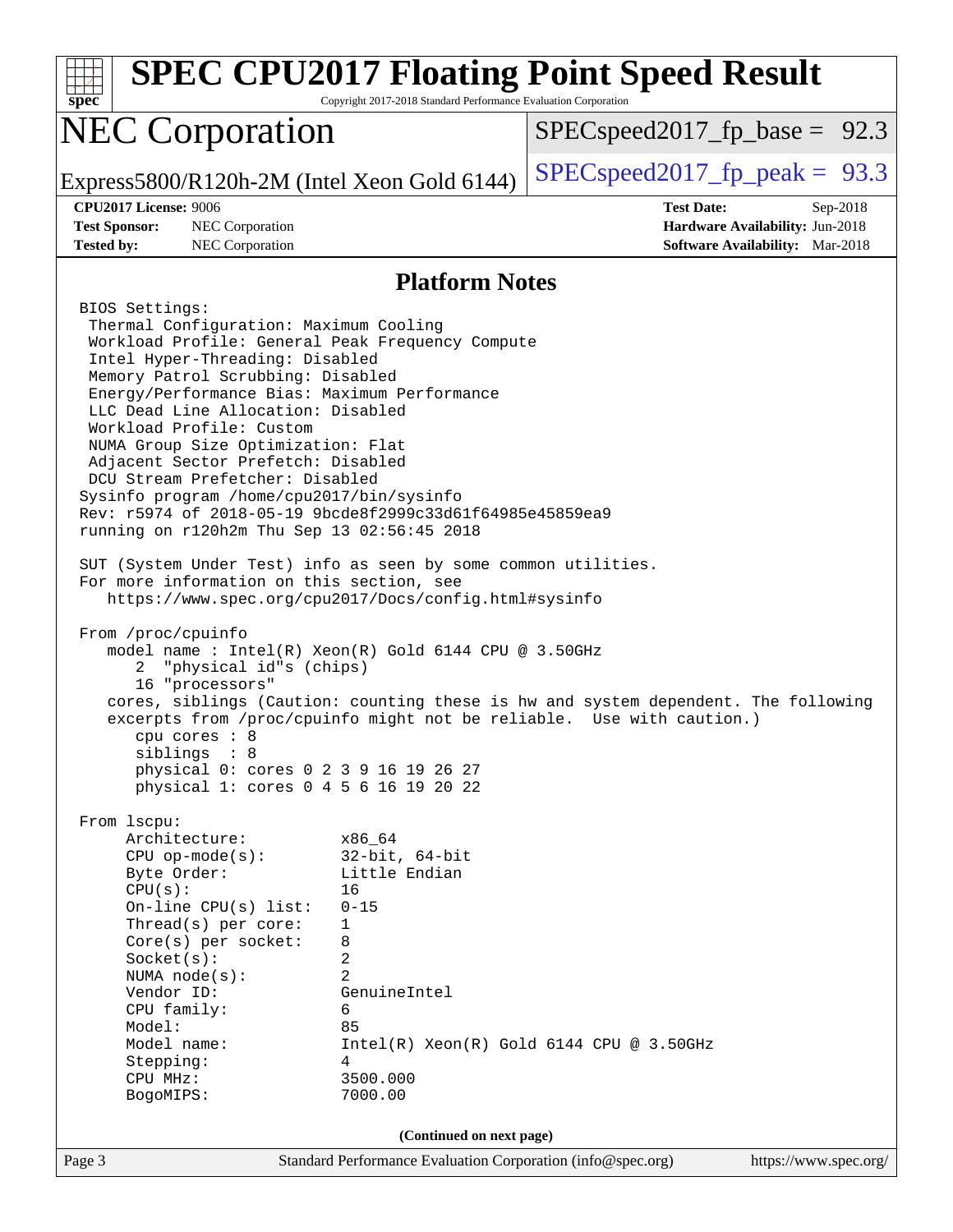**[spec](http://www.spec.org/) [SPEC CPU2017 Floating Point Speed Result](http://www.spec.org/auto/cpu2017/Docs/result-fields.html#SPECCPU2017FloatingPointSpeedResult)** Copyright 2017-2018 Standard Performance Evaluation Corporation NEC Corporation Express5800/R120h-2M (Intel Xeon Gold 6144)  $\left|$  [SPECspeed2017\\_fp\\_peak =](http://www.spec.org/auto/cpu2017/Docs/result-fields.html#SPECspeed2017fppeak) 93.3  $SPECspeed2017_fp\_base = 92.3$ **[CPU2017 License:](http://www.spec.org/auto/cpu2017/Docs/result-fields.html#CPU2017License)** 9006 **[Test Date:](http://www.spec.org/auto/cpu2017/Docs/result-fields.html#TestDate)** Sep-2018 **[Test Sponsor:](http://www.spec.org/auto/cpu2017/Docs/result-fields.html#TestSponsor)** NEC Corporation **[Hardware Availability:](http://www.spec.org/auto/cpu2017/Docs/result-fields.html#HardwareAvailability)** Jun-2018 **[Tested by:](http://www.spec.org/auto/cpu2017/Docs/result-fields.html#Testedby)** NEC Corporation **[Software Availability:](http://www.spec.org/auto/cpu2017/Docs/result-fields.html#SoftwareAvailability)** Mar-2018 **[Platform Notes \(Continued\)](http://www.spec.org/auto/cpu2017/Docs/result-fields.html#PlatformNotes)** Virtualization: VT-x L1d cache: 32K L1i cache: 32K L2 cache: 1024K L3 cache: 25344K NUMA node0 CPU(s): 0-7 NUMA node1 CPU(s): 8-15 Flags: fpu vme de pse tsc msr pae mce cx8 apic sep mtrr pge mca cmov pat pse36 clflush dts acpi mmx fxsr sse sse2 ss ht tm pbe syscall nx pdpe1gb rdtscp lm constant\_tsc art arch\_perfmon pebs bts rep\_good nopl xtopology nonstop\_tsc aperfmperf eagerfpu pni pclmulqdq dtes64 monitor ds\_cpl vmx smx est tm2 ssse3 fma cx16 xtpr pdcm pcid dca sse4\_1 sse4\_2 x2apic movbe popcnt tsc\_deadline\_timer aes xsave avx f16c rdrand lahf\_lm abm 3dnowprefetch epb cat\_l3 cdp\_l3 invpcid\_single intel\_pt spec\_ctrl ibpb\_support tpr\_shadow vnmi flexpriority ept vpid fsgsbase tsc\_adjust bmi1 hle avx2 smep bmi2 erms invpcid rtm cqm mpx rdt\_a avx512f avx512dq rdseed adx smap clflushopt clwb avx512cd avx512bw avx512vl xsaveopt xsavec xgetbv1 cqm\_llc cqm\_occup\_llc cqm\_mbm\_total cqm\_mbm\_local dtherm ida arat pln pts /proc/cpuinfo cache data cache size : 25344 KB From numactl --hardware WARNING: a numactl 'node' might or might not correspond to a physical chip. available: 2 nodes (0-1) node 0 cpus: 0 1 2 3 4 5 6 7 node 0 size: 97963 MB node 0 free: 95538 MB node 1 cpus: 8 9 10 11 12 13 14 15 node 1 size: 98303 MB node 1 free: 95946 MB node distances: node 0 1 0: 10 21 1: 21 10 From /proc/meminfo MemTotal: 197750356 kB HugePages\_Total: 0 Hugepagesize: 2048 kB From /etc/\*release\* /etc/\*version\* os-release: NAME="Red Hat Enterprise Linux Server" VERSION="7.4 (Maipo)" ID="rhel" ID\_LIKE="fedora" VARIANT="Server" **(Continued on next page)**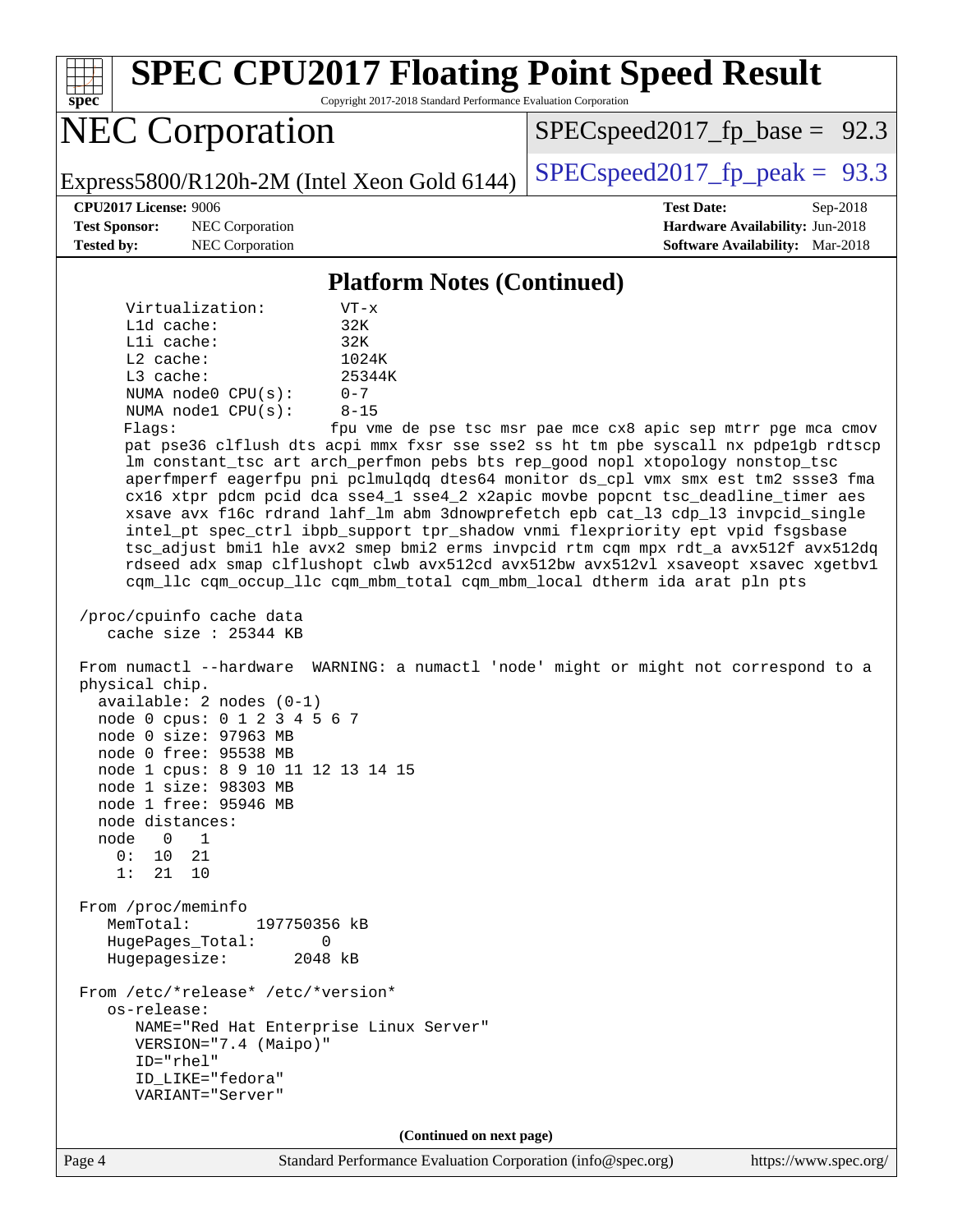| <b>SPEC CPU2017 Floating Point Speed Result</b><br>Copyright 2017-2018 Standard Performance Evaluation Corporation<br>$spec^*$                                                                                                                                                                                                                                                                                                                                                                                                                                                                                                                                                                                                          |                                                                                                            |  |  |  |  |  |
|-----------------------------------------------------------------------------------------------------------------------------------------------------------------------------------------------------------------------------------------------------------------------------------------------------------------------------------------------------------------------------------------------------------------------------------------------------------------------------------------------------------------------------------------------------------------------------------------------------------------------------------------------------------------------------------------------------------------------------------------|------------------------------------------------------------------------------------------------------------|--|--|--|--|--|
| <b>NEC Corporation</b>                                                                                                                                                                                                                                                                                                                                                                                                                                                                                                                                                                                                                                                                                                                  | $SPEC speed2017_f p\_base = 92.3$                                                                          |  |  |  |  |  |
| Express5800/R120h-2M (Intel Xeon Gold 6144)                                                                                                                                                                                                                                                                                                                                                                                                                                                                                                                                                                                                                                                                                             | $SPEC speed2017$ _fp_peak = 93.3                                                                           |  |  |  |  |  |
| <b>CPU2017 License: 9006</b><br><b>Test Sponsor:</b><br>NEC Corporation<br><b>Tested by:</b><br>NEC Corporation                                                                                                                                                                                                                                                                                                                                                                                                                                                                                                                                                                                                                         | <b>Test Date:</b><br>Sep-2018<br>Hardware Availability: Jun-2018<br><b>Software Availability:</b> Mar-2018 |  |  |  |  |  |
| <b>Platform Notes (Continued)</b>                                                                                                                                                                                                                                                                                                                                                                                                                                                                                                                                                                                                                                                                                                       |                                                                                                            |  |  |  |  |  |
| VARIANT ID="server"<br>VERSION_ID="7.4"<br>PRETTY_NAME="Red Hat Enterprise Linux Server 7.4 (Maipo)"<br>redhat-release: Red Hat Enterprise Linux Server release 7.4 (Maipo)<br>system-release: Red Hat Enterprise Linux Server release 7.4 (Maipo)<br>system-release-cpe: cpe:/o:redhat:enterprise_linux:7.4:ga:server<br>uname $-a$ :<br>Linux r120h2m 3.10.0-693.21.1.el7.x86_64 #1 SMP Fri Feb 23 18:54:16 UTC 2018 x86_64                                                                                                                                                                                                                                                                                                           |                                                                                                            |  |  |  |  |  |
| x86_64 x86_64 GNU/Linux                                                                                                                                                                                                                                                                                                                                                                                                                                                                                                                                                                                                                                                                                                                 |                                                                                                            |  |  |  |  |  |
| Kernel self-reported vulnerability status:<br>CVE-2017-5754 (Meltdown):<br>Mitigation: PTI<br>CVE-2017-5753 (Spectre variant 1): Mitigation: Load fences<br>CVE-2017-5715 (Spectre variant 2): Mitigation: IBRS (kernel)<br>run-level 3 Sep 13 02:51<br>SPEC is set to: /home/cpu2017<br>Filesystem<br>Type Size Used Avail Use% Mounted on<br>/dev/sda3<br>ext4 909G 454G 409G 53% /<br>Additional information from dmidecode follows. WARNING: Use caution when you interpret<br>this section. The 'dmidecode' program reads system data which is "intended to allow<br>hardware to be accurately determined", but the intent may not be met, as there are<br>frequent changes to hardware, firmware, and the "DMTF SMBIOS" standard. |                                                                                                            |  |  |  |  |  |
| BIOS NEC U30 02/15/2018<br>Memory:<br>24x HPE 876319-081 8 GB 2 rank 2666                                                                                                                                                                                                                                                                                                                                                                                                                                                                                                                                                                                                                                                               |                                                                                                            |  |  |  |  |  |
| (End of data from sysinfo program)                                                                                                                                                                                                                                                                                                                                                                                                                                                                                                                                                                                                                                                                                                      |                                                                                                            |  |  |  |  |  |
| <b>Compiler Version Notes</b>                                                                                                                                                                                                                                                                                                                                                                                                                                                                                                                                                                                                                                                                                                           |                                                                                                            |  |  |  |  |  |
| CC 619.1bm_s(base) 638.imagick_s(base, peak) 644.nab_s(base, peak)                                                                                                                                                                                                                                                                                                                                                                                                                                                                                                                                                                                                                                                                      |                                                                                                            |  |  |  |  |  |
| icc (ICC) 18.0.2 20180210<br>Copyright (C) 1985-2018 Intel Corporation. All rights reserved.                                                                                                                                                                                                                                                                                                                                                                                                                                                                                                                                                                                                                                            |                                                                                                            |  |  |  |  |  |
| $619.1$ bm_s(peak)<br>CC                                                                                                                                                                                                                                                                                                                                                                                                                                                                                                                                                                                                                                                                                                                |                                                                                                            |  |  |  |  |  |
| icc (ICC) 18.0.2 20180210                                                                                                                                                                                                                                                                                                                                                                                                                                                                                                                                                                                                                                                                                                               |                                                                                                            |  |  |  |  |  |
| (Continued on next page)                                                                                                                                                                                                                                                                                                                                                                                                                                                                                                                                                                                                                                                                                                                |                                                                                                            |  |  |  |  |  |
| Standard Performance Evaluation Corporation (info@spec.org)<br>Page 5                                                                                                                                                                                                                                                                                                                                                                                                                                                                                                                                                                                                                                                                   | https://www.spec.org/                                                                                      |  |  |  |  |  |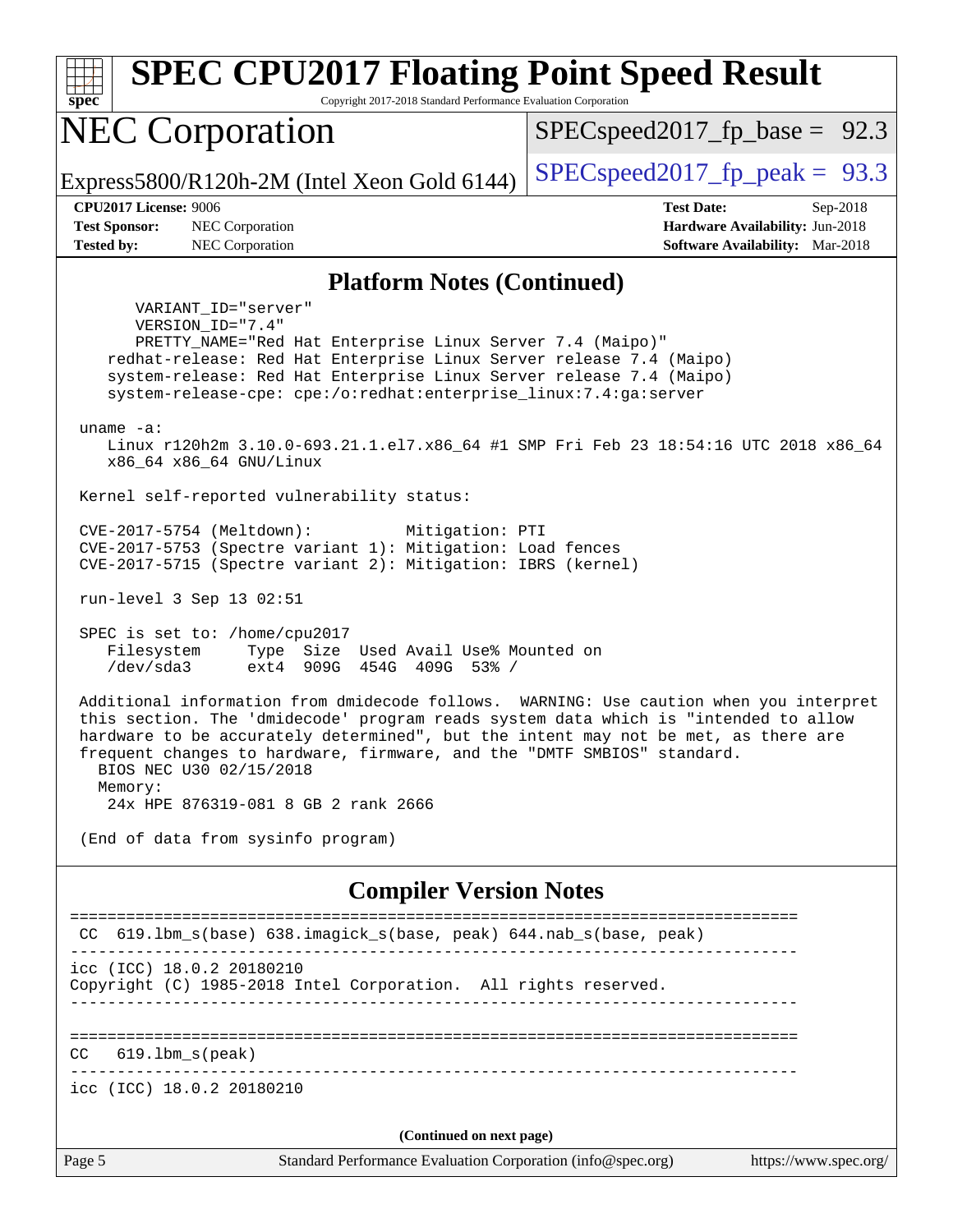| sne<br>Ľ<br>c |  |  |  |  |  |
|---------------|--|--|--|--|--|

Copyright 2017-2018 Standard Performance Evaluation Corporation

# NEC Corporation

[SPECspeed2017\\_fp\\_base =](http://www.spec.org/auto/cpu2017/Docs/result-fields.html#SPECspeed2017fpbase) 92.3

Express5800/R120h-2M (Intel Xeon Gold 6144) [SPECspeed2017\\_fp\\_peak =](http://www.spec.org/auto/cpu2017/Docs/result-fields.html#SPECspeed2017fppeak)  $93.3$ 

**[CPU2017 License:](http://www.spec.org/auto/cpu2017/Docs/result-fields.html#CPU2017License)** 9006 **[Test Date:](http://www.spec.org/auto/cpu2017/Docs/result-fields.html#TestDate)** Sep-2018 **[Test Sponsor:](http://www.spec.org/auto/cpu2017/Docs/result-fields.html#TestSponsor)** NEC Corporation **[Hardware Availability:](http://www.spec.org/auto/cpu2017/Docs/result-fields.html#HardwareAvailability)** Jun-2018 **[Tested by:](http://www.spec.org/auto/cpu2017/Docs/result-fields.html#Testedby)** NEC Corporation **[Software Availability:](http://www.spec.org/auto/cpu2017/Docs/result-fields.html#SoftwareAvailability)** Mar-2018

### **[Compiler Version Notes \(Continued\)](http://www.spec.org/auto/cpu2017/Docs/result-fields.html#CompilerVersionNotes)**

| Copyright (C) 1985-2018 Intel Corporation. All rights reserved.                                                                                |                      |
|------------------------------------------------------------------------------------------------------------------------------------------------|----------------------|
| 607.cactuBSSN s(base, peak)<br>FC.                                                                                                             |                      |
| icpc (ICC) 18.0.2 20180210<br>Copyright (C) 1985-2018 Intel Corporation.<br>icc (ICC) 18.0.2 20180210                                          | All rights reserved. |
| Copyright (C) 1985-2018 Intel Corporation.<br>ifort (IFORT) 18.0.2 20180210<br>Copyright (C) 1985-2018 Intel Corporation. All rights reserved. | All rights reserved. |
| FC 603.bwaves_s(base) 649.fotonik3d_s(base) 654.roms_s(base, peak)                                                                             |                      |
|                                                                                                                                                |                      |
| ifort (IFORT) 18.0.2 20180210<br>Copyright (C) 1985-2018 Intel Corporation. All rights reserved.                                               |                      |
|                                                                                                                                                |                      |
| 603.bwaves_s(peak) 649.fotonik3d_s(peak)<br>FC                                                                                                 |                      |
| ifort (IFORT) 18.0.2 20180210<br>Copyright (C) 1985-2018 Intel Corporation. All rights reserved.                                               |                      |
| $CC$ 621.wrf_s(base) 627.cam4_s(base, peak) 628.pop2_s(base)                                                                                   |                      |
| ifort (IFORT) 18.0.2 20180210<br>Copyright (C) 1985-2018 Intel Corporation. All rights reserved.<br>icc (ICC) 18.0.2 20180210                  |                      |
| Copyright (C) 1985-2018 Intel Corporation. All rights reserved.                                                                                |                      |
|                                                                                                                                                |                      |
| $621.wrf$ s(peak) $628.pop2$ s(peak)<br>CC                                                                                                     |                      |
| ifort (IFORT) 18.0.2 20180210<br>Copyright (C) 1985-2018 Intel Corporation.<br>icc (ICC) 18.0.2 20180210                                       | All rights reserved. |
| Copyright (C) 1985-2018 Intel Corporation.                                                                                                     | All rights reserved. |
|                                                                                                                                                |                      |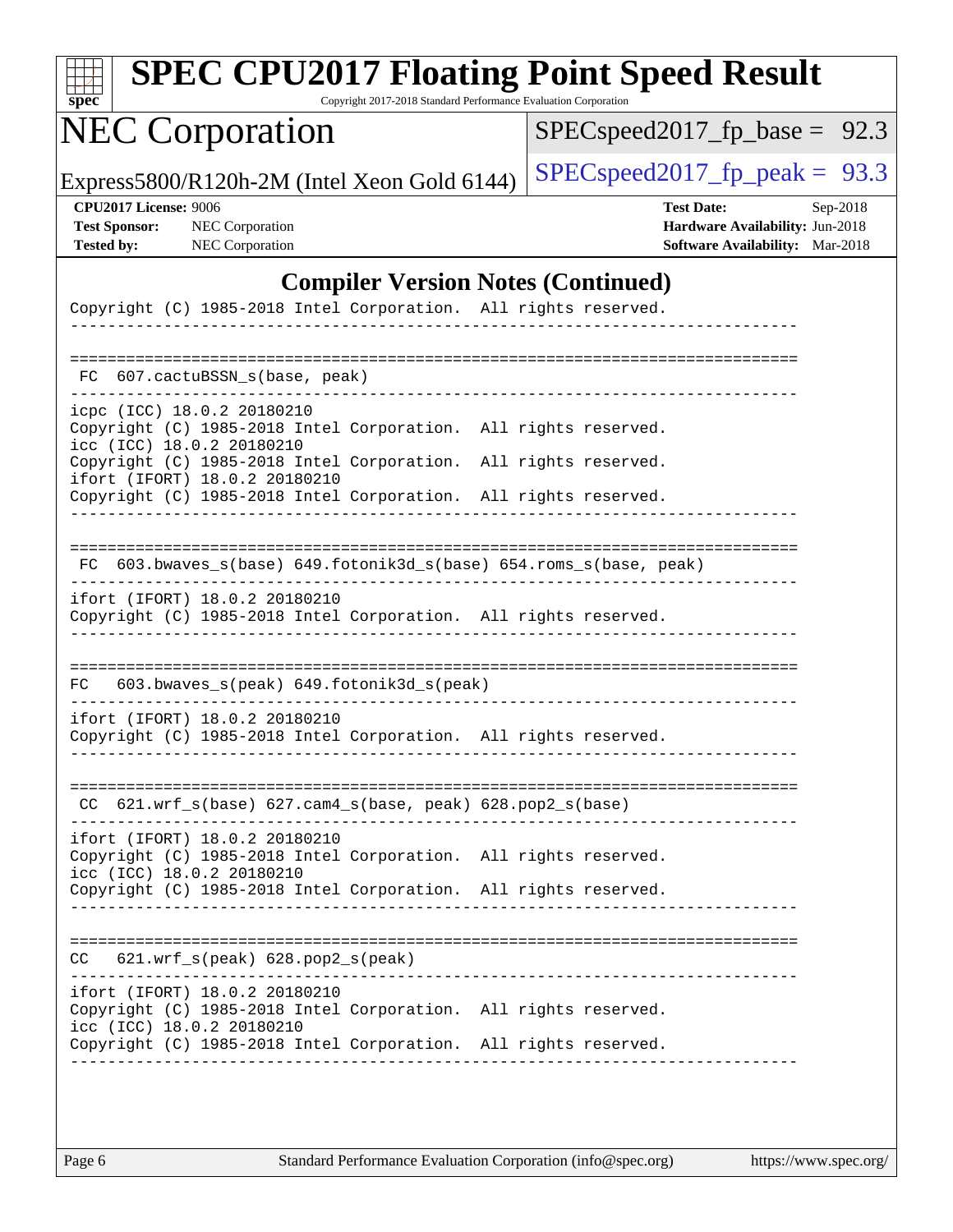

Copyright 2017-2018 Standard Performance Evaluation Corporation

# NEC Corporation

 $SPECspeed2017_fp\_base = 92.3$ 

Express5800/R120h-2M (Intel Xeon Gold 6144)  $\left|$  [SPECspeed2017\\_fp\\_peak =](http://www.spec.org/auto/cpu2017/Docs/result-fields.html#SPECspeed2017fppeak) 93.3

**[Test Sponsor:](http://www.spec.org/auto/cpu2017/Docs/result-fields.html#TestSponsor)** NEC Corporation **[Hardware Availability:](http://www.spec.org/auto/cpu2017/Docs/result-fields.html#HardwareAvailability)** Jun-2018

**[CPU2017 License:](http://www.spec.org/auto/cpu2017/Docs/result-fields.html#CPU2017License)** 9006 **[Test Date:](http://www.spec.org/auto/cpu2017/Docs/result-fields.html#TestDate)** Sep-2018 **[Tested by:](http://www.spec.org/auto/cpu2017/Docs/result-fields.html#Testedby)** NEC Corporation **[Software Availability:](http://www.spec.org/auto/cpu2017/Docs/result-fields.html#SoftwareAvailability)** Mar-2018

### **[Base Compiler Invocation](http://www.spec.org/auto/cpu2017/Docs/result-fields.html#BaseCompilerInvocation)**

[C benchmarks](http://www.spec.org/auto/cpu2017/Docs/result-fields.html#Cbenchmarks): [icc -m64 -std=c11](http://www.spec.org/cpu2017/results/res2018q4/cpu2017-20180917-08892.flags.html#user_CCbase_intel_icc_64bit_c11_33ee0cdaae7deeeab2a9725423ba97205ce30f63b9926c2519791662299b76a0318f32ddfffdc46587804de3178b4f9328c46fa7c2b0cd779d7a61945c91cd35)

[Fortran benchmarks](http://www.spec.org/auto/cpu2017/Docs/result-fields.html#Fortranbenchmarks): [ifort -m64](http://www.spec.org/cpu2017/results/res2018q4/cpu2017-20180917-08892.flags.html#user_FCbase_intel_ifort_64bit_24f2bb282fbaeffd6157abe4f878425411749daecae9a33200eee2bee2fe76f3b89351d69a8130dd5949958ce389cf37ff59a95e7a40d588e8d3a57e0c3fd751)

[Benchmarks using both Fortran and C](http://www.spec.org/auto/cpu2017/Docs/result-fields.html#BenchmarksusingbothFortranandC): [ifort -m64](http://www.spec.org/cpu2017/results/res2018q4/cpu2017-20180917-08892.flags.html#user_CC_FCbase_intel_ifort_64bit_24f2bb282fbaeffd6157abe4f878425411749daecae9a33200eee2bee2fe76f3b89351d69a8130dd5949958ce389cf37ff59a95e7a40d588e8d3a57e0c3fd751) [icc -m64 -std=c11](http://www.spec.org/cpu2017/results/res2018q4/cpu2017-20180917-08892.flags.html#user_CC_FCbase_intel_icc_64bit_c11_33ee0cdaae7deeeab2a9725423ba97205ce30f63b9926c2519791662299b76a0318f32ddfffdc46587804de3178b4f9328c46fa7c2b0cd779d7a61945c91cd35)

[Benchmarks using Fortran, C, and C++](http://www.spec.org/auto/cpu2017/Docs/result-fields.html#BenchmarksusingFortranCandCXX): [icpc -m64](http://www.spec.org/cpu2017/results/res2018q4/cpu2017-20180917-08892.flags.html#user_CC_CXX_FCbase_intel_icpc_64bit_4ecb2543ae3f1412ef961e0650ca070fec7b7afdcd6ed48761b84423119d1bf6bdf5cad15b44d48e7256388bc77273b966e5eb805aefd121eb22e9299b2ec9d9) [icc -m64 -std=c11](http://www.spec.org/cpu2017/results/res2018q4/cpu2017-20180917-08892.flags.html#user_CC_CXX_FCbase_intel_icc_64bit_c11_33ee0cdaae7deeeab2a9725423ba97205ce30f63b9926c2519791662299b76a0318f32ddfffdc46587804de3178b4f9328c46fa7c2b0cd779d7a61945c91cd35) [ifort -m64](http://www.spec.org/cpu2017/results/res2018q4/cpu2017-20180917-08892.flags.html#user_CC_CXX_FCbase_intel_ifort_64bit_24f2bb282fbaeffd6157abe4f878425411749daecae9a33200eee2bee2fe76f3b89351d69a8130dd5949958ce389cf37ff59a95e7a40d588e8d3a57e0c3fd751)

### **[Base Portability Flags](http://www.spec.org/auto/cpu2017/Docs/result-fields.html#BasePortabilityFlags)**

 603.bwaves\_s: [-DSPEC\\_LP64](http://www.spec.org/cpu2017/results/res2018q4/cpu2017-20180917-08892.flags.html#suite_basePORTABILITY603_bwaves_s_DSPEC_LP64) 607.cactuBSSN\_s: [-DSPEC\\_LP64](http://www.spec.org/cpu2017/results/res2018q4/cpu2017-20180917-08892.flags.html#suite_basePORTABILITY607_cactuBSSN_s_DSPEC_LP64) 619.lbm\_s: [-DSPEC\\_LP64](http://www.spec.org/cpu2017/results/res2018q4/cpu2017-20180917-08892.flags.html#suite_basePORTABILITY619_lbm_s_DSPEC_LP64) 621.wrf\_s: [-DSPEC\\_LP64](http://www.spec.org/cpu2017/results/res2018q4/cpu2017-20180917-08892.flags.html#suite_basePORTABILITY621_wrf_s_DSPEC_LP64) [-DSPEC\\_CASE\\_FLAG](http://www.spec.org/cpu2017/results/res2018q4/cpu2017-20180917-08892.flags.html#b621.wrf_s_baseCPORTABILITY_DSPEC_CASE_FLAG) [-convert big\\_endian](http://www.spec.org/cpu2017/results/res2018q4/cpu2017-20180917-08892.flags.html#user_baseFPORTABILITY621_wrf_s_convert_big_endian_c3194028bc08c63ac5d04de18c48ce6d347e4e562e8892b8bdbdc0214820426deb8554edfa529a3fb25a586e65a3d812c835984020483e7e73212c4d31a38223) 627.cam4\_s: [-DSPEC\\_LP64](http://www.spec.org/cpu2017/results/res2018q4/cpu2017-20180917-08892.flags.html#suite_basePORTABILITY627_cam4_s_DSPEC_LP64) [-DSPEC\\_CASE\\_FLAG](http://www.spec.org/cpu2017/results/res2018q4/cpu2017-20180917-08892.flags.html#b627.cam4_s_baseCPORTABILITY_DSPEC_CASE_FLAG) 628.pop2\_s: [-DSPEC\\_LP64](http://www.spec.org/cpu2017/results/res2018q4/cpu2017-20180917-08892.flags.html#suite_basePORTABILITY628_pop2_s_DSPEC_LP64) [-DSPEC\\_CASE\\_FLAG](http://www.spec.org/cpu2017/results/res2018q4/cpu2017-20180917-08892.flags.html#b628.pop2_s_baseCPORTABILITY_DSPEC_CASE_FLAG) [-convert big\\_endian](http://www.spec.org/cpu2017/results/res2018q4/cpu2017-20180917-08892.flags.html#user_baseFPORTABILITY628_pop2_s_convert_big_endian_c3194028bc08c63ac5d04de18c48ce6d347e4e562e8892b8bdbdc0214820426deb8554edfa529a3fb25a586e65a3d812c835984020483e7e73212c4d31a38223) [-assume byterecl](http://www.spec.org/cpu2017/results/res2018q4/cpu2017-20180917-08892.flags.html#user_baseFPORTABILITY628_pop2_s_assume_byterecl_7e47d18b9513cf18525430bbf0f2177aa9bf368bc7a059c09b2c06a34b53bd3447c950d3f8d6c70e3faf3a05c8557d66a5798b567902e8849adc142926523472) 638.imagick\_s: [-DSPEC\\_LP64](http://www.spec.org/cpu2017/results/res2018q4/cpu2017-20180917-08892.flags.html#suite_basePORTABILITY638_imagick_s_DSPEC_LP64) 644.nab\_s: [-DSPEC\\_LP64](http://www.spec.org/cpu2017/results/res2018q4/cpu2017-20180917-08892.flags.html#suite_basePORTABILITY644_nab_s_DSPEC_LP64) 649.fotonik3d\_s: [-DSPEC\\_LP64](http://www.spec.org/cpu2017/results/res2018q4/cpu2017-20180917-08892.flags.html#suite_basePORTABILITY649_fotonik3d_s_DSPEC_LP64) 654.roms\_s: [-DSPEC\\_LP64](http://www.spec.org/cpu2017/results/res2018q4/cpu2017-20180917-08892.flags.html#suite_basePORTABILITY654_roms_s_DSPEC_LP64)

### **[Base Optimization Flags](http://www.spec.org/auto/cpu2017/Docs/result-fields.html#BaseOptimizationFlags)**

#### [C benchmarks](http://www.spec.org/auto/cpu2017/Docs/result-fields.html#Cbenchmarks):

[-Wl,-z,muldefs](http://www.spec.org/cpu2017/results/res2018q4/cpu2017-20180917-08892.flags.html#user_CCbase_link_force_multiple1_b4cbdb97b34bdee9ceefcfe54f4c8ea74255f0b02a4b23e853cdb0e18eb4525ac79b5a88067c842dd0ee6996c24547a27a4b99331201badda8798ef8a743f577) [-xCORE-AVX2](http://www.spec.org/cpu2017/results/res2018q4/cpu2017-20180917-08892.flags.html#user_CCbase_f-xCORE-AVX2) [-ipo](http://www.spec.org/cpu2017/results/res2018q4/cpu2017-20180917-08892.flags.html#user_CCbase_f-ipo) [-O3](http://www.spec.org/cpu2017/results/res2018q4/cpu2017-20180917-08892.flags.html#user_CCbase_f-O3) [-no-prec-div](http://www.spec.org/cpu2017/results/res2018q4/cpu2017-20180917-08892.flags.html#user_CCbase_f-no-prec-div) [-qopt-prefetch](http://www.spec.org/cpu2017/results/res2018q4/cpu2017-20180917-08892.flags.html#user_CCbase_f-qopt-prefetch) [-ffinite-math-only](http://www.spec.org/cpu2017/results/res2018q4/cpu2017-20180917-08892.flags.html#user_CCbase_f_finite_math_only_cb91587bd2077682c4b38af759c288ed7c732db004271a9512da14a4f8007909a5f1427ecbf1a0fb78ff2a814402c6114ac565ca162485bbcae155b5e4258871) [-qopt-mem-layout-trans=3](http://www.spec.org/cpu2017/results/res2018q4/cpu2017-20180917-08892.flags.html#user_CCbase_f-qopt-mem-layout-trans_de80db37974c74b1f0e20d883f0b675c88c3b01e9d123adea9b28688d64333345fb62bc4a798493513fdb68f60282f9a726aa07f478b2f7113531aecce732043) [-qopenmp](http://www.spec.org/cpu2017/results/res2018q4/cpu2017-20180917-08892.flags.html#user_CCbase_qopenmp_16be0c44f24f464004c6784a7acb94aca937f053568ce72f94b139a11c7c168634a55f6653758ddd83bcf7b8463e8028bb0b48b77bcddc6b78d5d95bb1df2967) [-DSPEC\\_OPENMP](http://www.spec.org/cpu2017/results/res2018q4/cpu2017-20180917-08892.flags.html#suite_CCbase_DSPEC_OPENMP) [-L/usr/local/je5.0.1-64/lib](http://www.spec.org/cpu2017/results/res2018q4/cpu2017-20180917-08892.flags.html#user_CCbase_jemalloc_link_path64_4b10a636b7bce113509b17f3bd0d6226c5fb2346b9178c2d0232c14f04ab830f976640479e5c33dc2bcbbdad86ecfb6634cbbd4418746f06f368b512fced5394) [-ljemalloc](http://www.spec.org/cpu2017/results/res2018q4/cpu2017-20180917-08892.flags.html#user_CCbase_jemalloc_link_lib_d1249b907c500fa1c0672f44f562e3d0f79738ae9e3c4a9c376d49f265a04b9c99b167ecedbf6711b3085be911c67ff61f150a17b3472be731631ba4d0471706)

#### [Fortran benchmarks](http://www.spec.org/auto/cpu2017/Docs/result-fields.html#Fortranbenchmarks):

[-Wl,-z,muldefs](http://www.spec.org/cpu2017/results/res2018q4/cpu2017-20180917-08892.flags.html#user_FCbase_link_force_multiple1_b4cbdb97b34bdee9ceefcfe54f4c8ea74255f0b02a4b23e853cdb0e18eb4525ac79b5a88067c842dd0ee6996c24547a27a4b99331201badda8798ef8a743f577) [-DSPEC\\_OPENMP](http://www.spec.org/cpu2017/results/res2018q4/cpu2017-20180917-08892.flags.html#suite_FCbase_DSPEC_OPENMP) [-xCORE-AVX2](http://www.spec.org/cpu2017/results/res2018q4/cpu2017-20180917-08892.flags.html#user_FCbase_f-xCORE-AVX2) [-ipo](http://www.spec.org/cpu2017/results/res2018q4/cpu2017-20180917-08892.flags.html#user_FCbase_f-ipo) [-O3](http://www.spec.org/cpu2017/results/res2018q4/cpu2017-20180917-08892.flags.html#user_FCbase_f-O3) [-no-prec-div](http://www.spec.org/cpu2017/results/res2018q4/cpu2017-20180917-08892.flags.html#user_FCbase_f-no-prec-div) [-qopt-prefetch](http://www.spec.org/cpu2017/results/res2018q4/cpu2017-20180917-08892.flags.html#user_FCbase_f-qopt-prefetch) [-ffinite-math-only](http://www.spec.org/cpu2017/results/res2018q4/cpu2017-20180917-08892.flags.html#user_FCbase_f_finite_math_only_cb91587bd2077682c4b38af759c288ed7c732db004271a9512da14a4f8007909a5f1427ecbf1a0fb78ff2a814402c6114ac565ca162485bbcae155b5e4258871) [-qopt-mem-layout-trans=3](http://www.spec.org/cpu2017/results/res2018q4/cpu2017-20180917-08892.flags.html#user_FCbase_f-qopt-mem-layout-trans_de80db37974c74b1f0e20d883f0b675c88c3b01e9d123adea9b28688d64333345fb62bc4a798493513fdb68f60282f9a726aa07f478b2f7113531aecce732043) [-qopenmp](http://www.spec.org/cpu2017/results/res2018q4/cpu2017-20180917-08892.flags.html#user_FCbase_qopenmp_16be0c44f24f464004c6784a7acb94aca937f053568ce72f94b139a11c7c168634a55f6653758ddd83bcf7b8463e8028bb0b48b77bcddc6b78d5d95bb1df2967) [-nostandard-realloc-lhs](http://www.spec.org/cpu2017/results/res2018q4/cpu2017-20180917-08892.flags.html#user_FCbase_f_2003_std_realloc_82b4557e90729c0f113870c07e44d33d6f5a304b4f63d4c15d2d0f1fab99f5daaed73bdb9275d9ae411527f28b936061aa8b9c8f2d63842963b95c9dd6426b8a) [-L/usr/local/je5.0.1-64/lib](http://www.spec.org/cpu2017/results/res2018q4/cpu2017-20180917-08892.flags.html#user_FCbase_jemalloc_link_path64_4b10a636b7bce113509b17f3bd0d6226c5fb2346b9178c2d0232c14f04ab830f976640479e5c33dc2bcbbdad86ecfb6634cbbd4418746f06f368b512fced5394) [-ljemalloc](http://www.spec.org/cpu2017/results/res2018q4/cpu2017-20180917-08892.flags.html#user_FCbase_jemalloc_link_lib_d1249b907c500fa1c0672f44f562e3d0f79738ae9e3c4a9c376d49f265a04b9c99b167ecedbf6711b3085be911c67ff61f150a17b3472be731631ba4d0471706)

[Benchmarks using both Fortran and C](http://www.spec.org/auto/cpu2017/Docs/result-fields.html#BenchmarksusingbothFortranandC):

[-Wl,-z,muldefs](http://www.spec.org/cpu2017/results/res2018q4/cpu2017-20180917-08892.flags.html#user_CC_FCbase_link_force_multiple1_b4cbdb97b34bdee9ceefcfe54f4c8ea74255f0b02a4b23e853cdb0e18eb4525ac79b5a88067c842dd0ee6996c24547a27a4b99331201badda8798ef8a743f577) [-xCORE-AVX2](http://www.spec.org/cpu2017/results/res2018q4/cpu2017-20180917-08892.flags.html#user_CC_FCbase_f-xCORE-AVX2) [-ipo](http://www.spec.org/cpu2017/results/res2018q4/cpu2017-20180917-08892.flags.html#user_CC_FCbase_f-ipo) [-O3](http://www.spec.org/cpu2017/results/res2018q4/cpu2017-20180917-08892.flags.html#user_CC_FCbase_f-O3) [-no-prec-div](http://www.spec.org/cpu2017/results/res2018q4/cpu2017-20180917-08892.flags.html#user_CC_FCbase_f-no-prec-div) [-qopt-prefetch](http://www.spec.org/cpu2017/results/res2018q4/cpu2017-20180917-08892.flags.html#user_CC_FCbase_f-qopt-prefetch) [-ffinite-math-only](http://www.spec.org/cpu2017/results/res2018q4/cpu2017-20180917-08892.flags.html#user_CC_FCbase_f_finite_math_only_cb91587bd2077682c4b38af759c288ed7c732db004271a9512da14a4f8007909a5f1427ecbf1a0fb78ff2a814402c6114ac565ca162485bbcae155b5e4258871) [-qopt-mem-layout-trans=3](http://www.spec.org/cpu2017/results/res2018q4/cpu2017-20180917-08892.flags.html#user_CC_FCbase_f-qopt-mem-layout-trans_de80db37974c74b1f0e20d883f0b675c88c3b01e9d123adea9b28688d64333345fb62bc4a798493513fdb68f60282f9a726aa07f478b2f7113531aecce732043) [-qopenmp](http://www.spec.org/cpu2017/results/res2018q4/cpu2017-20180917-08892.flags.html#user_CC_FCbase_qopenmp_16be0c44f24f464004c6784a7acb94aca937f053568ce72f94b139a11c7c168634a55f6653758ddd83bcf7b8463e8028bb0b48b77bcddc6b78d5d95bb1df2967) [-DSPEC\\_OPENMP](http://www.spec.org/cpu2017/results/res2018q4/cpu2017-20180917-08892.flags.html#suite_CC_FCbase_DSPEC_OPENMP) [-nostandard-realloc-lhs](http://www.spec.org/cpu2017/results/res2018q4/cpu2017-20180917-08892.flags.html#user_CC_FCbase_f_2003_std_realloc_82b4557e90729c0f113870c07e44d33d6f5a304b4f63d4c15d2d0f1fab99f5daaed73bdb9275d9ae411527f28b936061aa8b9c8f2d63842963b95c9dd6426b8a) [-L/usr/local/je5.0.1-64/lib](http://www.spec.org/cpu2017/results/res2018q4/cpu2017-20180917-08892.flags.html#user_CC_FCbase_jemalloc_link_path64_4b10a636b7bce113509b17f3bd0d6226c5fb2346b9178c2d0232c14f04ab830f976640479e5c33dc2bcbbdad86ecfb6634cbbd4418746f06f368b512fced5394) [-ljemalloc](http://www.spec.org/cpu2017/results/res2018q4/cpu2017-20180917-08892.flags.html#user_CC_FCbase_jemalloc_link_lib_d1249b907c500fa1c0672f44f562e3d0f79738ae9e3c4a9c376d49f265a04b9c99b167ecedbf6711b3085be911c67ff61f150a17b3472be731631ba4d0471706)

**(Continued on next page)**

| Page 7 | Standard Performance Evaluation Corporation (info@spec.org) | https://www.spec.org/ |
|--------|-------------------------------------------------------------|-----------------------|
|        |                                                             |                       |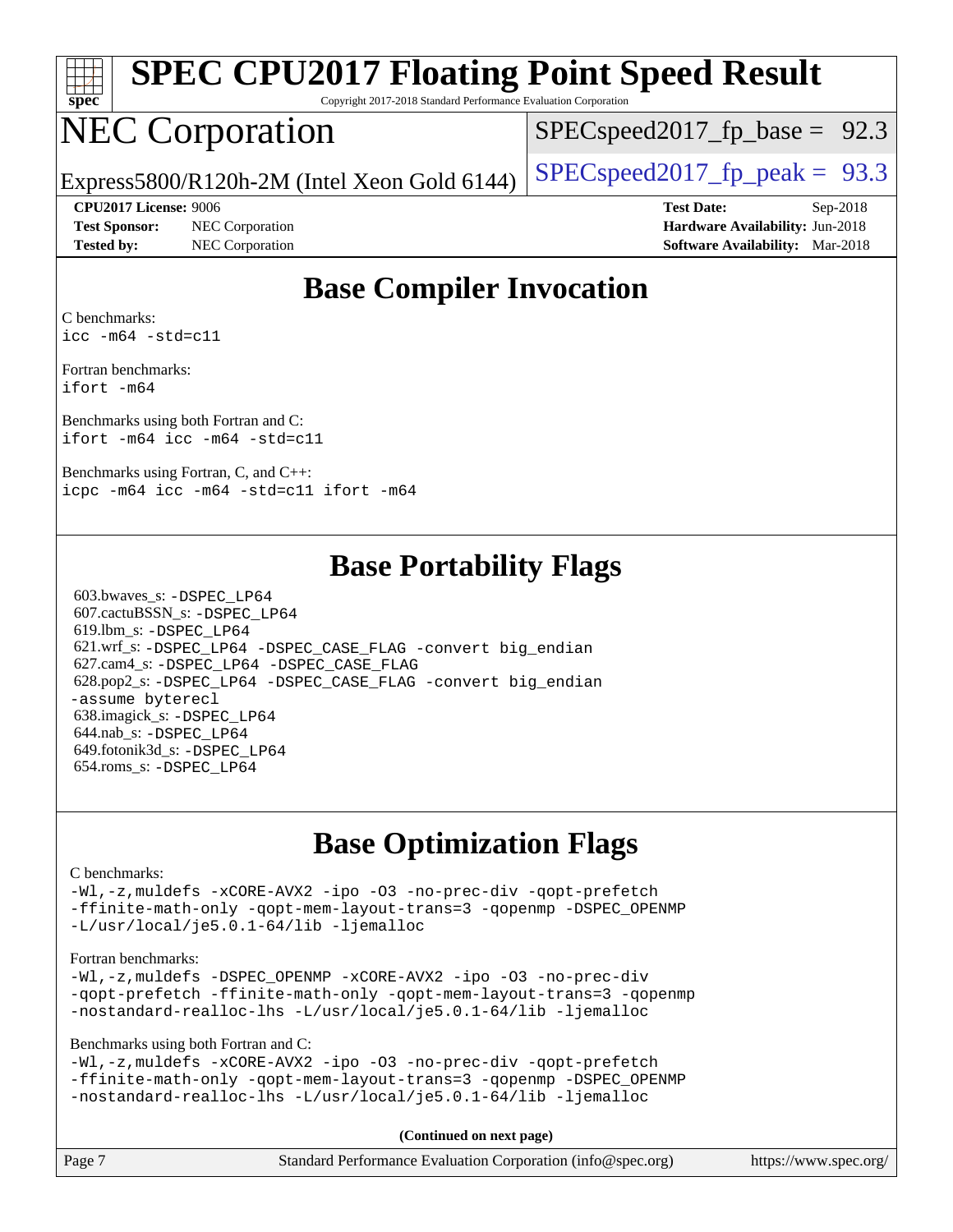

Copyright 2017-2018 Standard Performance Evaluation Corporation

# NEC Corporation

 $SPECspeed2017_fp\_base = 92.3$ 

Express5800/R120h-2M (Intel Xeon Gold 6144)  $\left|$  [SPECspeed2017\\_fp\\_peak =](http://www.spec.org/auto/cpu2017/Docs/result-fields.html#SPECspeed2017fppeak) 93.3

**[Tested by:](http://www.spec.org/auto/cpu2017/Docs/result-fields.html#Testedby)** NEC Corporation **[Software Availability:](http://www.spec.org/auto/cpu2017/Docs/result-fields.html#SoftwareAvailability)** Mar-2018

**[CPU2017 License:](http://www.spec.org/auto/cpu2017/Docs/result-fields.html#CPU2017License)** 9006 **[Test Date:](http://www.spec.org/auto/cpu2017/Docs/result-fields.html#TestDate)** Sep-2018 **[Test Sponsor:](http://www.spec.org/auto/cpu2017/Docs/result-fields.html#TestSponsor)** NEC Corporation **[Hardware Availability:](http://www.spec.org/auto/cpu2017/Docs/result-fields.html#HardwareAvailability)** Jun-2018

### **[Base Optimization Flags \(Continued\)](http://www.spec.org/auto/cpu2017/Docs/result-fields.html#BaseOptimizationFlags)**

[Benchmarks using Fortran, C, and C++:](http://www.spec.org/auto/cpu2017/Docs/result-fields.html#BenchmarksusingFortranCandCXX)

[-Wl,-z,muldefs](http://www.spec.org/cpu2017/results/res2018q4/cpu2017-20180917-08892.flags.html#user_CC_CXX_FCbase_link_force_multiple1_b4cbdb97b34bdee9ceefcfe54f4c8ea74255f0b02a4b23e853cdb0e18eb4525ac79b5a88067c842dd0ee6996c24547a27a4b99331201badda8798ef8a743f577) [-xCORE-AVX2](http://www.spec.org/cpu2017/results/res2018q4/cpu2017-20180917-08892.flags.html#user_CC_CXX_FCbase_f-xCORE-AVX2) [-ipo](http://www.spec.org/cpu2017/results/res2018q4/cpu2017-20180917-08892.flags.html#user_CC_CXX_FCbase_f-ipo) [-O3](http://www.spec.org/cpu2017/results/res2018q4/cpu2017-20180917-08892.flags.html#user_CC_CXX_FCbase_f-O3) [-no-prec-div](http://www.spec.org/cpu2017/results/res2018q4/cpu2017-20180917-08892.flags.html#user_CC_CXX_FCbase_f-no-prec-div) [-qopt-prefetch](http://www.spec.org/cpu2017/results/res2018q4/cpu2017-20180917-08892.flags.html#user_CC_CXX_FCbase_f-qopt-prefetch) [-ffinite-math-only](http://www.spec.org/cpu2017/results/res2018q4/cpu2017-20180917-08892.flags.html#user_CC_CXX_FCbase_f_finite_math_only_cb91587bd2077682c4b38af759c288ed7c732db004271a9512da14a4f8007909a5f1427ecbf1a0fb78ff2a814402c6114ac565ca162485bbcae155b5e4258871) [-qopt-mem-layout-trans=3](http://www.spec.org/cpu2017/results/res2018q4/cpu2017-20180917-08892.flags.html#user_CC_CXX_FCbase_f-qopt-mem-layout-trans_de80db37974c74b1f0e20d883f0b675c88c3b01e9d123adea9b28688d64333345fb62bc4a798493513fdb68f60282f9a726aa07f478b2f7113531aecce732043) [-qopenmp](http://www.spec.org/cpu2017/results/res2018q4/cpu2017-20180917-08892.flags.html#user_CC_CXX_FCbase_qopenmp_16be0c44f24f464004c6784a7acb94aca937f053568ce72f94b139a11c7c168634a55f6653758ddd83bcf7b8463e8028bb0b48b77bcddc6b78d5d95bb1df2967) [-DSPEC\\_OPENMP](http://www.spec.org/cpu2017/results/res2018q4/cpu2017-20180917-08892.flags.html#suite_CC_CXX_FCbase_DSPEC_OPENMP) [-nostandard-realloc-lhs](http://www.spec.org/cpu2017/results/res2018q4/cpu2017-20180917-08892.flags.html#user_CC_CXX_FCbase_f_2003_std_realloc_82b4557e90729c0f113870c07e44d33d6f5a304b4f63d4c15d2d0f1fab99f5daaed73bdb9275d9ae411527f28b936061aa8b9c8f2d63842963b95c9dd6426b8a) [-L/usr/local/je5.0.1-64/lib](http://www.spec.org/cpu2017/results/res2018q4/cpu2017-20180917-08892.flags.html#user_CC_CXX_FCbase_jemalloc_link_path64_4b10a636b7bce113509b17f3bd0d6226c5fb2346b9178c2d0232c14f04ab830f976640479e5c33dc2bcbbdad86ecfb6634cbbd4418746f06f368b512fced5394) [-ljemalloc](http://www.spec.org/cpu2017/results/res2018q4/cpu2017-20180917-08892.flags.html#user_CC_CXX_FCbase_jemalloc_link_lib_d1249b907c500fa1c0672f44f562e3d0f79738ae9e3c4a9c376d49f265a04b9c99b167ecedbf6711b3085be911c67ff61f150a17b3472be731631ba4d0471706)

### **[Peak Compiler Invocation](http://www.spec.org/auto/cpu2017/Docs/result-fields.html#PeakCompilerInvocation)**

[C benchmarks](http://www.spec.org/auto/cpu2017/Docs/result-fields.html#Cbenchmarks): [icc -m64 -std=c11](http://www.spec.org/cpu2017/results/res2018q4/cpu2017-20180917-08892.flags.html#user_CCpeak_intel_icc_64bit_c11_33ee0cdaae7deeeab2a9725423ba97205ce30f63b9926c2519791662299b76a0318f32ddfffdc46587804de3178b4f9328c46fa7c2b0cd779d7a61945c91cd35)

[Fortran benchmarks](http://www.spec.org/auto/cpu2017/Docs/result-fields.html#Fortranbenchmarks): [ifort -m64](http://www.spec.org/cpu2017/results/res2018q4/cpu2017-20180917-08892.flags.html#user_FCpeak_intel_ifort_64bit_24f2bb282fbaeffd6157abe4f878425411749daecae9a33200eee2bee2fe76f3b89351d69a8130dd5949958ce389cf37ff59a95e7a40d588e8d3a57e0c3fd751)

[Benchmarks using both Fortran and C](http://www.spec.org/auto/cpu2017/Docs/result-fields.html#BenchmarksusingbothFortranandC): [ifort -m64](http://www.spec.org/cpu2017/results/res2018q4/cpu2017-20180917-08892.flags.html#user_CC_FCpeak_intel_ifort_64bit_24f2bb282fbaeffd6157abe4f878425411749daecae9a33200eee2bee2fe76f3b89351d69a8130dd5949958ce389cf37ff59a95e7a40d588e8d3a57e0c3fd751) [icc -m64 -std=c11](http://www.spec.org/cpu2017/results/res2018q4/cpu2017-20180917-08892.flags.html#user_CC_FCpeak_intel_icc_64bit_c11_33ee0cdaae7deeeab2a9725423ba97205ce30f63b9926c2519791662299b76a0318f32ddfffdc46587804de3178b4f9328c46fa7c2b0cd779d7a61945c91cd35)

[Benchmarks using Fortran, C, and C++:](http://www.spec.org/auto/cpu2017/Docs/result-fields.html#BenchmarksusingFortranCandCXX) [icpc -m64](http://www.spec.org/cpu2017/results/res2018q4/cpu2017-20180917-08892.flags.html#user_CC_CXX_FCpeak_intel_icpc_64bit_4ecb2543ae3f1412ef961e0650ca070fec7b7afdcd6ed48761b84423119d1bf6bdf5cad15b44d48e7256388bc77273b966e5eb805aefd121eb22e9299b2ec9d9) [icc -m64 -std=c11](http://www.spec.org/cpu2017/results/res2018q4/cpu2017-20180917-08892.flags.html#user_CC_CXX_FCpeak_intel_icc_64bit_c11_33ee0cdaae7deeeab2a9725423ba97205ce30f63b9926c2519791662299b76a0318f32ddfffdc46587804de3178b4f9328c46fa7c2b0cd779d7a61945c91cd35) [ifort -m64](http://www.spec.org/cpu2017/results/res2018q4/cpu2017-20180917-08892.flags.html#user_CC_CXX_FCpeak_intel_ifort_64bit_24f2bb282fbaeffd6157abe4f878425411749daecae9a33200eee2bee2fe76f3b89351d69a8130dd5949958ce389cf37ff59a95e7a40d588e8d3a57e0c3fd751)

### **[Peak Portability Flags](http://www.spec.org/auto/cpu2017/Docs/result-fields.html#PeakPortabilityFlags)**

Same as Base Portability Flags

## **[Peak Optimization Flags](http://www.spec.org/auto/cpu2017/Docs/result-fields.html#PeakOptimizationFlags)**

[C benchmarks](http://www.spec.org/auto/cpu2017/Docs/result-fields.html#Cbenchmarks):

619.lbm\_s: basepeak = yes

 638.imagick\_s: [-xCORE-AVX2](http://www.spec.org/cpu2017/results/res2018q4/cpu2017-20180917-08892.flags.html#user_peakCOPTIMIZE638_imagick_s_f-xCORE-AVX2) [-ipo](http://www.spec.org/cpu2017/results/res2018q4/cpu2017-20180917-08892.flags.html#user_peakCOPTIMIZE638_imagick_s_f-ipo) [-O3](http://www.spec.org/cpu2017/results/res2018q4/cpu2017-20180917-08892.flags.html#user_peakCOPTIMIZE638_imagick_s_f-O3) [-no-prec-div](http://www.spec.org/cpu2017/results/res2018q4/cpu2017-20180917-08892.flags.html#user_peakCOPTIMIZE638_imagick_s_f-no-prec-div) [-qopt-prefetch](http://www.spec.org/cpu2017/results/res2018q4/cpu2017-20180917-08892.flags.html#user_peakCOPTIMIZE638_imagick_s_f-qopt-prefetch) [-ffinite-math-only](http://www.spec.org/cpu2017/results/res2018q4/cpu2017-20180917-08892.flags.html#user_peakCOPTIMIZE638_imagick_s_f_finite_math_only_cb91587bd2077682c4b38af759c288ed7c732db004271a9512da14a4f8007909a5f1427ecbf1a0fb78ff2a814402c6114ac565ca162485bbcae155b5e4258871) [-qopt-mem-layout-trans=3](http://www.spec.org/cpu2017/results/res2018q4/cpu2017-20180917-08892.flags.html#user_peakCOPTIMIZE638_imagick_s_f-qopt-mem-layout-trans_de80db37974c74b1f0e20d883f0b675c88c3b01e9d123adea9b28688d64333345fb62bc4a798493513fdb68f60282f9a726aa07f478b2f7113531aecce732043) [-qopenmp](http://www.spec.org/cpu2017/results/res2018q4/cpu2017-20180917-08892.flags.html#user_peakCOPTIMIZE638_imagick_s_qopenmp_16be0c44f24f464004c6784a7acb94aca937f053568ce72f94b139a11c7c168634a55f6653758ddd83bcf7b8463e8028bb0b48b77bcddc6b78d5d95bb1df2967) [-DSPEC\\_OPENMP](http://www.spec.org/cpu2017/results/res2018q4/cpu2017-20180917-08892.flags.html#suite_peakCOPTIMIZE638_imagick_s_DSPEC_OPENMP)

 $644$ .nab\_s: basepeak = yes

[Fortran benchmarks](http://www.spec.org/auto/cpu2017/Docs/result-fields.html#Fortranbenchmarks):

**(Continued on next page)**

Page 8 Standard Performance Evaluation Corporation [\(info@spec.org\)](mailto:info@spec.org) <https://www.spec.org/>